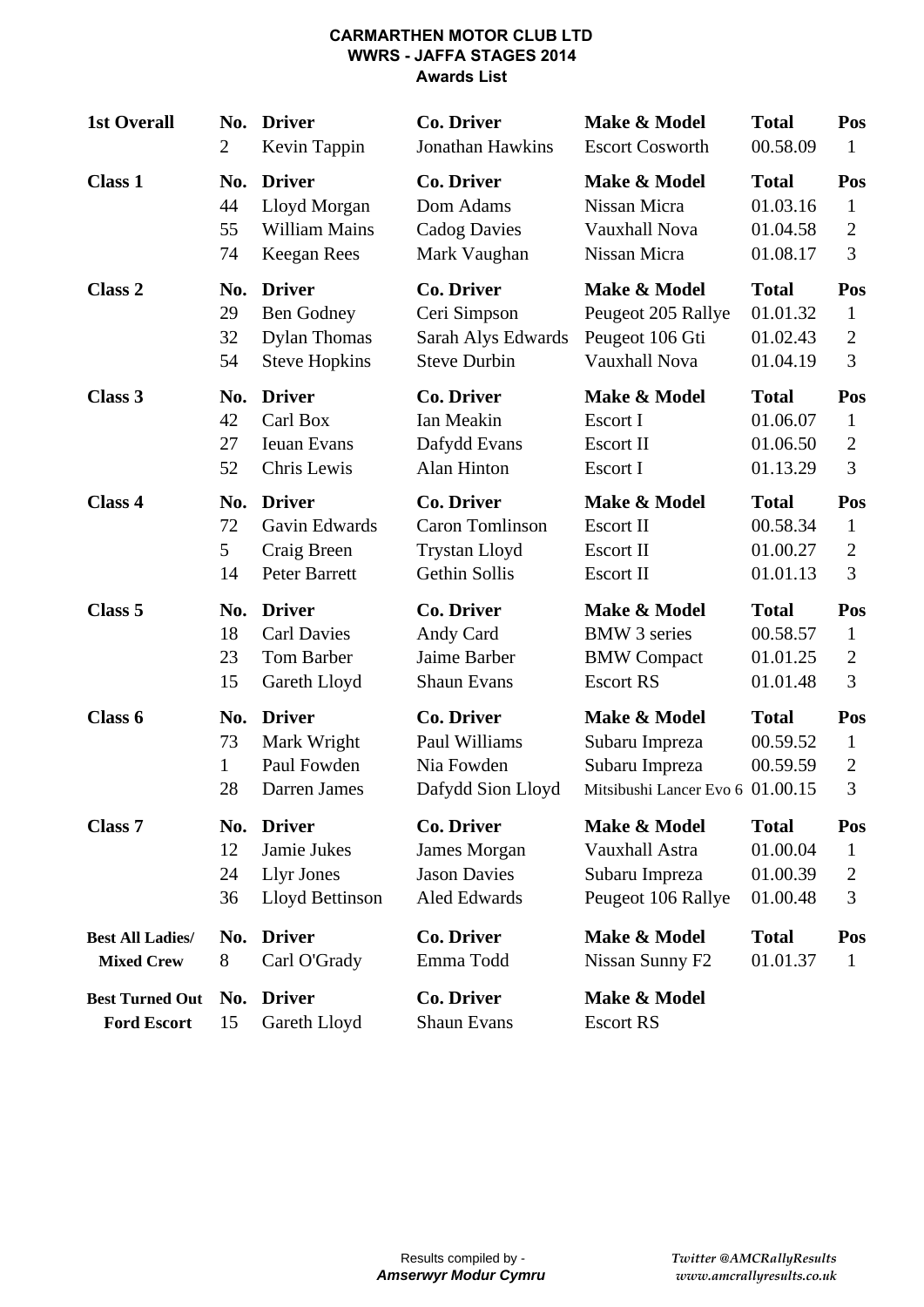### **CARMARTHEN MOTOR CLUB LTD WWRS - JAFFA STAGES 2014 Final Results**

|                      |                           |                                |                        |                |              |                | <b>Position Position</b> |
|----------------------|---------------------------|--------------------------------|------------------------|----------------|--------------|----------------|--------------------------|
| <b>Car No Driver</b> |                           | Co. Driver                     | Make & Model           | <b>Class</b>   | <b>Total</b> |                | <b>Overall In Class</b>  |
| 2                    | Kevin Tappin              | Jonathan Hawkins               | <b>Escort Cosworth</b> | 6              | 00.58.09     | 1              |                          |
| 72                   | Gavin Edwards             | Caron Tomlinson                | Escort II              | 4              | 00.58.34     | $\overline{c}$ | 1                        |
| 18                   | <b>Carl Davies</b>        | Andy Card                      | <b>BMW</b> 3 series    | 5              | 00.58.57     | 3              | $\mathbf{1}$             |
| 73                   | Mark Wright               | Paul Williams                  | Subaru Impreza         | 6              | 00.59.52     | 4              | $\mathbf{1}$             |
| $\mathbf{1}$         | Paul Fowden               | Nia Fowden                     | Subaru Impreza         | 6              | 00.59.59     | 5              | $\overline{c}$           |
| 12                   | Jamie Jukes               | James Morgan                   | Vauxhall Astra         | 7              | 01.00.04     | 6              | $\mathbf{1}$             |
| 28                   | Darren James              | Dafydd Sion Lloyd              | Mitsibushi Lancer Evc  | 6              | 01.00.15     | 7              | 3                        |
| $\sqrt{5}$           | Craig Breen               | <b>Trystan Lloyd</b>           | Escort II              | $\overline{4}$ | 01.00.27     | 8              | $\overline{c}$           |
| 24                   | <b>Llyr Jones</b>         | <b>Jason Davies</b>            | Subaru Impreza         | 7              | 01.00.39     | 9              | $\overline{c}$           |
| 36                   | Lloyd Bettinson           | Aled Edwards                   | Peugeot 106 Rallye     | 7              | 01.00.48     | 10             | 3                        |
| 14                   | Peter Barrett             | Gethin Sollis                  | Escort II              | 4              | 01.01.13     | 11             | 3                        |
| 38                   | Chris Palmer              | Dafydd Daffy Hughes            | Escort II              | 7              | 01.01.16     | 12             | $\overline{\mathcal{L}}$ |
| 21                   | <b>Christopher Jones</b>  | Sean Jones                     | Escort II              | 7              | 01.01.24     | 13             | 5                        |
| 23                   | Tom Barber                | Jaime Barber                   | <b>BMW</b> Compact     | 5              | 01.01.25     | 14             | $\overline{c}$           |
| 29                   | <b>Ben Godney</b>         | Ceri Simpson                   | Peugeot 205 Rallye     | $\overline{c}$ | 01.01.32     | 15             | $\mathbf{1}$             |
| $\,8\,$              | Carl O'Grady              | Emma Todd                      | Nissan Sunny F2        | $\overline{4}$ | 01.01.37     | 16             | 4                        |
| 15                   | Gareth Lloyd              | Shaun Evans                    | <b>Escort RS</b>       | 5              | 01.01.48     | 17             | 3                        |
| 61                   | <b>Dylan James</b>        | Dorian Jones                   | Peugeot 206 Gti        | 7              | 01.02.12     | 18             | 6                        |
| 20                   | Huw Jones                 | Darren Williams                | Peugeot 206 Xsi        | 7              | 01.02.31     | $20\,$         | $\overline{7}$           |
| 75                   | Kristian Wright           | Nathan Wright                  | Peugeot 205            | 4              | 01.02.31     | 19             | 5                        |
| 32                   | <b>Dylan Thomas</b>       | Sarah Alys Edwards             | Peugeot 106 Gti        | 2              | 01.02.43     | 21             | $\overline{c}$           |
| 60                   | Christopher Johns         | Paul Griffiths                 | Toyota Celica          | 4              | 01.03.08     | 22             | 6                        |
| 44                   | Lloyd Morgan              | Dom Adams                      | Nissan Micra           | 1              | 01.03.16     | 23             | $\mathbf{1}$             |
| 25                   | Mark Jones                | <b>Shaun Davies</b>            | Escort II              | 4              | 01.03.38     | 24             | $\overline{7}$           |
| 56                   | Gwyn Jones                | Rob Leeman                     | Seat Ibiza             | $\overline{4}$ | 01.03.56     | 25             | $\,8\,$                  |
| 37                   | Gari Cwm Evans            | Daniel Longman Johnson         | Escort                 | $\tau$         | 01.03.57     | 26             | 8                        |
| 40                   | <b>Richard Milo James</b> | <b>Russel Penpren Williams</b> | Honda Civic Type R     | $\overline{4}$ | 01.04.01     | 27             | 9                        |
| 59                   | Phillip Lloyd             | Greg Leeman                    | Peugeot 205 Gti        | 7              | 01.04.10     | 28             | 9                        |
| 39                   | <b>Barry John</b>         | Seyyan John                    | Subaru Impreza Sport   | 6              | 01.04.12     | 29             | 4                        |
| 54                   | <b>Steve Hopkins</b>      | <b>Steve Durbin</b>            | Vauxhall Nova          | 2              | 01.04.19     | 30             | 3                        |
| 57                   | <b>Steffan Daniels</b>    | Wayne Jones                    | Peugeot 206            | 2              | 01.04.19     | 31             | $\overline{4}$           |
| 76                   | Les Skeet                 | <b>Theresa Fossey</b>          | Toyota Celica          | 2              | 01.04.26     | 32             | 5                        |
| 51                   | <b>Anthony King</b>       | <b>Stephen King</b>            | Subaru Impreza         | 6              | 01.04.34     | 33             | 5                        |
| 47                   | <b>Emyr Dolau Davies</b>  | <b>Barry Lyn Davies</b>        | Escort II              | 7              | 01.04.43     | 34             | 10                       |
| 55                   | William Mains             | <b>Cadog Davies</b>            | Vauxhall Nova          | 1              | 01.04.58     | 35             | $\overline{c}$           |
| 42                   | Carl Box                  | Ian Meakin                     | Escort I               | 3              | 01.06.07     | 36             | 1                        |
| 27                   | <b>Ieuan Evans</b>        | Dafydd Evans                   | Escort II              | 3              | 01.06.50     | 37             | 2                        |
| 58                   | Peter Lewis               | Jade Phillips                  | <b>Escort Mk6 RWD</b>  | 7              | 01.07.09     | 38             | 11                       |
| 34                   | <b>Steve Knibbs</b>       | Gerwyn Barry                   | Proton Satria          | 7              | 01.07.27     | 39             | 12                       |
| 69                   | James Giddings            | Mike Brown                     | Citroen <sub>C2</sub>  | 2              | 01.07.48     | 40             | 6                        |
| 46                   | Keaton Allen              | <b>Elgan Davies</b>            | Peugeot 205 Gti        | 2              | 01.08.04     | 41             | 7                        |
| 74                   | <b>Keegan Rees</b>        | Mark Vaughan                   | Nissan Micra           | 1              | 01.08.17     | 42             | 3                        |
| 67                   | Daniel Bowen              | Daniel M Reid                  | Seat Ibiza Cupra Gti   | 7              | 01.08.27     | 43             | 13                       |
| 68                   | Wyn Lewis                 | Ryan "Sheep" Jones             | Proton Compact         | 7              | 01.09.00     | 44             | 14                       |
| 7                    | Roger Hicks               | Phil Williams                  | Escort II              | 5              | 01.09.45     | 46             | 4                        |
| 66                   | <b>Nathan Davies</b>      | <b>Steffan Evans</b>           | Vauxhall Nova          | 1              | 01.09.45     | 45             | 4                        |
| 62                   | Matthew Curzon            | Kath Curzon                    | Peugeot 106            | 2              | 01.09.55     | 47             | 8                        |
| 71                   | Jason Watkins             | Elspeth Zoe Watkins            | Peugeot 106            | 1              | 01.10.17     | 48             | 5                        |
| 45                   | Stan Watt                 | Paul Wakely                    | Nissan Micra "Magica   | 1              | 01.11.09     | 49             | 6                        |
| 52                   | Chris Lewis               | Alan Hinton                    | Escort I               | 3              | 01.13.29     | 50             | 3                        |
| 64                   | Mike James                | <b>Brian Eccleston</b>         | Peugeot 205 Gti        | 3              | Non Starter  |                |                          |
| 41                   | <b>Steffan DR Davies</b>  | <b>Justin Bieber Davies</b>    | Escort II              | 7              | O.T.L        |                |                          |
| 3                    | Geoff Kitney              | Ken Gibbard                    | Mitsibushi Evo VI      | 6              | Retired      |                |                          |
| $\overline{4}$       | Sean Crowley              | Emma Jones                     | Mitsibushi             | 6              | Retired      |                |                          |
| 6                    | Ian Godney                | Dewi Mason                     | VW Golf                | $\overline{4}$ | Retired      |                |                          |

*Twitter @AMCRallyResults www.amcrallyresults.co.uk*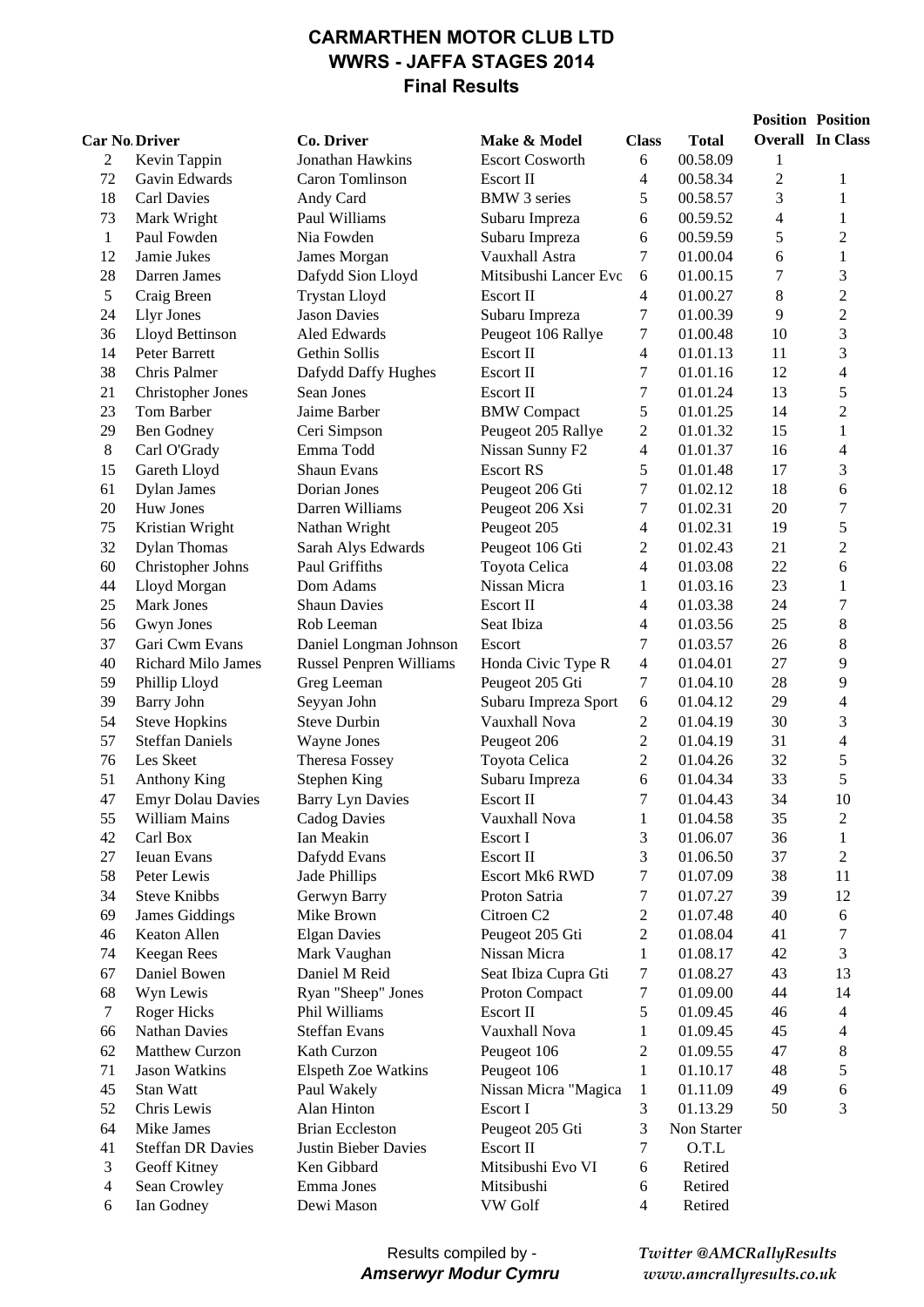# **CARMARTHEN MOTOR CLUB LTD WWRS - JAFFA STAGES 2014 Final Results**

|    | <b>Car No Driver</b> | Co. Driver             | Make & Model            | <b>Class</b> | <b>Total</b> |
|----|----------------------|------------------------|-------------------------|--------------|--------------|
| 9  | Chris Simmons        | Andy Moss              | Darrian T <sub>90</sub> | 4            | Retired      |
| 10 | <b>Phil Turner</b>   | Simon Anthony          | Mitsibushi Evo IV       | 6            | Retired      |
| 16 | <b>Robert Davies</b> | <b>Fionna Scarrett</b> | Escort II               | 5            | Retired      |
| 17 | Eirian Beynon        | Catherine Beynon       | Escort II               | 5            | Retired      |
| 26 | Dai Lloyd            | Mark Clatworthy        | Peugeot 205 Gti         | 4            | Retired      |
| 31 | Malcolm Jones        | <b>Rhys Jones</b>      | Peugeot 206 Gti 180     | 7            | Retired      |
| 35 | <b>Arwel Davies</b>  | Helen Gilbey           | Peugeot 205 Mi16        | 7            | Retired      |
| 43 | Chris Mosley         | Vince Mosley           | Davrian Dragon Mk8      | 1            | Retired      |
| 48 | Tomos Lewis          | Hefin West             | Escort II               |              | Retired      |
| 49 | <b>Griff Powell</b>  | Ceri Jones             | VW Golf                 | 4            | Retired      |
| 50 | Hefin George         | Rheinallt George       | Fiesta                  | 7            | Retired      |
| 53 | Christian Coleman    | Mark Coleman           | Peugeot 106 Rallye      | 2            | Retired      |
| 63 | Tim Banner           | Josh Banner            | Peugeot 205 Rallye      | 1            | Retired      |
| 65 | Rhydian Thomas       | Dean Wiltshire         | Peugeot 306             |              | Retired      |
| 70 | Lee Eggs Plant       | Wyn Jones              | Peugeot 205 Gti         | 2            | Retired      |

Results compiled by - *Amserwyr Modur Cymru* *Twitter @AMCRallyResults www.amcrallyresults.co.uk*

**Position Position** 

**Overall In Class**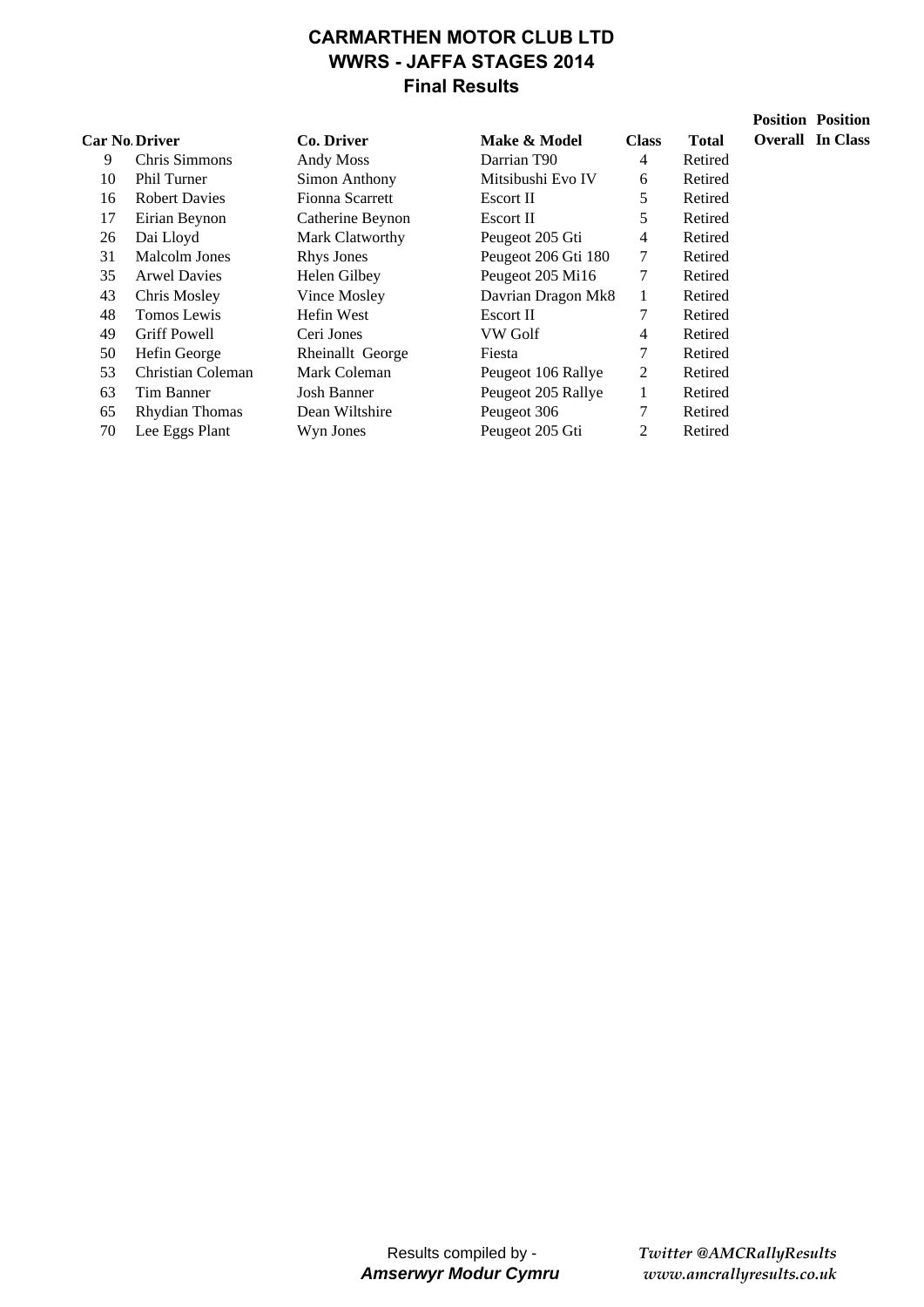#### **CARMARTHEN MOTOR CLUB LTD WWRS - JAFFA STAGES 2014 Results in Car No. Order**

|                       |                                    |                                |                         |                |                |                         |                |                |                      | <b>Position Position</b> |                         |
|-----------------------|------------------------------------|--------------------------------|-------------------------|----------------|----------------|-------------------------|----------------|----------------|----------------------|--------------------------|-------------------------|
| <b>Car No. Driver</b> |                                    | Co. Driver                     |                         | Class Stage 1  |                | Stage 2 Stage 3 Stage 4 |                | Stage 5        | Total                |                          | <b>Overall</b> In Class |
| 1                     | Paul Fowden                        | Nia Fowden                     | 6                       | 08.09          | 15.28          | 12.02                   | 12.03          | 12.17          | 00.59.59             | 5                        | 2                       |
| $\overline{c}$        | Kevin Tappin                       | Jonathan Hawkins               | 6                       | 08.08          | 12.22          | 12.20                   | 13.12          | 12.07          | 00.58.09             | $\mathbf{1}$             |                         |
| 3                     | Geoff Kitney                       | Ken Gibbard                    | 6                       | 08.18          | 00.00          | 00.00                   | 00.00          | 00.00          | Retired              |                          |                         |
| $\overline{4}$        | Sean Crowley                       | Emma Jones                     | 6                       | 08.28          | 00.00          | 00.00                   | 00.00          | 00.00          | Retired              |                          |                         |
| 5                     | Craig Breen                        | <b>Trystan Lloyd</b>           | 4                       | 08.43          | 13.20          | 12.23                   | 13.04          | 12.57          | 01.00.27             | 8                        | 2                       |
| 6                     | Ian Godney                         | Dewi Mason                     | 4                       | 08.29          | 00.00          | 00.00                   | 00.00          | 00.00          | Retired              |                          |                         |
| 7                     | Roger Hicks                        | Phil Williams                  | 5                       | 09.02          | 13.14          | 17.52                   | 15.24          | 14.13          | 01.09.45             | 46                       | 4                       |
| 8                     | Carl O'Grady                       | Emma Todd                      | $\overline{4}$          | 08.45          | 13.30          | 13.11                   | 13.11          | 13.00          | 01.01.37             | 16                       | 4                       |
| 9                     | Chris Simmons                      | Andy Moss                      | 4                       | 08.48          | 13.58          | 00.00                   | 00.00          | 00.00          | Retired              |                          |                         |
| 10                    | Phil Turner                        | Simon Anthony                  | 6                       | 00.00          | 00.00          | 00.00                   | 00.00          | 00.00          | Retired              |                          |                         |
| 12                    | Jamie Jukes                        | James Morgan                   | 7<br>4                  | 09.26<br>08.47 | 12.58          | 12.16                   | 12.34          | 12.50          | 01.00.04             | 6<br>11                  | 1                       |
| 14<br>15              | Peter Barrett<br>Gareth Lloyd      | Gethin Sollis<br>Shaun Evans   | 5                       | 08.47          | 13.16<br>13.21 | 13.04<br>12.39          | 12.53<br>13.43 | 13.13<br>13.18 | 01.01.13<br>01.01.48 | 17                       | 3<br>3                  |
| 16                    | <b>Robert Davies</b>               | Fionna Scarrett                | 5                       | 08.54          | 14.05          | 13.59                   | 00.00          | 00.00          | Retired              |                          |                         |
| 17                    | Eirian Beynon                      | Catherine Beynon               | 5                       | 08.35          | 12.51          | 12.39                   | 00.00          | 00.00          | Retired              |                          |                         |
| 18                    | Carl Davies                        | Andy Card                      | 5                       | 08.32          | 12.37          | 12.22                   | 12.33          | 12.53          | 00.58.57             | 3                        | 1                       |
| 20                    | Huw Jones                          | Darren Williams                | 7                       | 09.04          | 13.07          | 13.48                   | 13.05          | 13.27          | 01.02.31             | 20                       | 7                       |
| 21                    | <b>Christopher Jones</b>           | Sean Jones                     | 7                       | 08.59          | 13.17          | 12.52                   | 12.55          | 13.21          | 01.01.24             | 13                       | 5                       |
| 23                    | Tom Barber                         | Jaime Barber                   | 5                       | 09.00          | 13.19          | 12.54                   | 12.58          | 13.14          | 01.01.25             | 14                       | 2                       |
| 24                    | Llyr Jones                         | <b>Jason Davies</b>            | 7                       | 08.38          | 13.04          | 12.48                   | 12.59          | 13.10          | 01.00.39             | 9                        | $\sqrt{2}$              |
| 25                    | Mark Jones                         | <b>Shaun Davies</b>            | 4                       | 09.02          | 13.26          | 13.43                   | 13.36          | 13.51          | 01.03.38             | 24                       | 7                       |
| 26                    | Dai Lloyd                          | Mark Clatworthy                | 4                       | 11.00          | 14.10          | 14.09                   | 18.00          | 00.00          | Retired              |                          |                         |
| 27                    | <b>Ieuan Evans</b>                 | Dafydd Evans                   | 3                       | 08.38          | 13.57          | 18.00                   | 13.02          | 13.13          | 01.06.50             | 37                       | 2                       |
| 28                    | Darren James                       | Dafydd Sion Lloyd              | 6                       | 08.36          | 12.59          | 12.49                   | 12.58          | 12.53          | 01.00.15             | 7                        | 3                       |
| 29                    | Ben Godney                         | Ceri Simpson                   | $\overline{\mathbf{c}}$ | 08.26          | 13.13          | 12.50                   | 12.55          | 14.08          | 01.01.32             | 15                       | $\mathbf{1}$            |
| 31                    | Malcolm Jones                      | <b>Rhys Jones</b>              | 7                       | 08.52          | 12.56          | 17.49                   | 00.00          | 00.00          | Retired              |                          |                         |
| 32                    | <b>Dylan Thomas</b>                | Sarah Alys Edwards             | 2                       | 08.26          | 13.18          | 13.12                   | 14.14          | 13.33          | 01.02.43             | 21                       | 2                       |
| 34                    | <b>Steve Knibbs</b>                | Gerwyn Barry                   | 7                       | 09.04          | 17.30          | 13.30                   | 13.39          | 13.44          | 01.07.27             | 39                       | 12                      |
| 35                    | <b>Arwel Davies</b>                | Helen Gilbey                   | 7                       | 08.49          | 00.00          | 00.00                   | 00.00          | 00.00          | Retired              |                          |                         |
| 36                    | Lloyd Bettinson                    | Aled Edwards                   | 7                       | 08.28          | 12.51          | 13.05                   | 12.57          | 13.27          | 01.00.48             | 10                       | 3                       |
| 37                    | Gari Cwm Evans                     | Daniel Longman Johnson         | 7                       | 09.01          | 13.54          | 13.31                   | 13.36          | 13.55          | 01.03.57             | 26                       | 8                       |
| 38                    | Chris Palmer                       | Dafydd Daffy Hughes            | 7                       | 08.44          | 12.54          | 12.51                   | 13.21          | 13.26          | 01.01.16             | 12                       | $\overline{4}$          |
| 39                    | Barry John                         | Seyyan John                    | 6                       | 09.13          | 13.58          | 14.00                   | 13.22          | 13.39          | 01.04.12             | 29                       | 4                       |
| 40                    | Richard Milo James                 | <b>Russel Penpren Williams</b> | 4                       | 09.07          | 13.45          | 13.29                   | 13.35          | 14.05          | 01.04.01             | 27                       | 9                       |
| 41                    | <b>Steffan DR Davies</b>           | Justin Bieber Davies           | 7                       | 08.49          | 13.14          | 12.36                   | O.T.L.         | 13.28          | O.T.L                |                          |                         |
| 42                    | Carl Box                           | Ian Meakin                     | 3                       | 08.55          | 14.41          | 14.03                   | 14.13          | 14.15          | 01.06.07             | 36                       | $\mathbf{1}$            |
| 43                    | Chris Mosley                       | Vince Mosley                   | 1                       | 08.11          | 00.00          | 00.00                   | 00.00          | 00.00          | Retired              |                          |                         |
| 44                    | Lloyd Morgan                       | Dom Adams                      | 1                       | 08.47          | 13.49          | 13.14                   | 13.39          | 13.47          | 01.03.16             | 23                       | 1                       |
| 45                    | Stan Watt                          | Paul Wakely                    | $\mathbf{1}$            | 09.31          | 14.32          | 14.21                   | 18.00          | 14.45          | 01.11.09             | 49                       | 6                       |
| 46                    | Keaton Allen                       | <b>Elgan Davies</b>            | $\overline{\mathbf{c}}$ | 09.00          | 14.01          | 16.05                   | 14.28          | 14.30          | 01.08.04             | 41                       | 7                       |
| 47                    | <b>Emyr Dolau Davies</b>           | <b>Barry Lyn Davies</b>        | 7                       | 09.13          | 14.08          | 13.23                   | 13.57          | 14.02          | 01.04.43             | 34                       | $10\,$                  |
| 48<br>49              | Tomos Lewis<br><b>Griff Powell</b> | Hefin West<br>Ceri Jones       | 7<br>4                  | 08.36<br>08.39 | 13.23<br>13.49 | 13.09                   | 00.00<br>00.00 | 00.00<br>00.00 | Retired<br>Retired   |                          |                         |
| 50                    | Hefin George                       | Rheinallt George               | 7                       | 09.08          | 00.00          | 00.00<br>00.00          | 00.00          | 00.00          | Retired              |                          |                         |
| 51                    | Anthony King                       | Stephen King                   | 6                       | 08.51          | 13.57          | 13.39                   | 14.16          | 13.51          | 01.04.34             | 33                       | 5                       |
| 52                    | Chris Lewis                        | Alan Hinton                    | 3                       | 09.39          | 15.57          | 15.07                   | 16.47          | 15.59          | 01.13.29             | 50                       | 3                       |
| 53                    | Christian Coleman                  | Mark Coleman                   | 2                       | 11.00          | 00.00          | 00.00                   | 00.00          | 00.00          | Retired              |                          |                         |
| 54                    | <b>Steve Hopkins</b>               | Steve Durbin                   | 2                       | 08.48          | 13.56          | 13.34                   | 13.57          | 14.04          | 01.04.19             | 30                       | 3                       |
| 55                    | William Mains                      | <b>Cadog Davies</b>            | $\mathbf{1}$            | 09.12          | 14.31          | 13.24                   | 14.03          | 13.48          | 01.04.58             | 35                       | $\overline{c}$          |
| 56                    | Gwyn Jones                         | Rob Leeman                     | 4                       | 09.09          | 13.46          | 13.21                   | 13.53          | 13.47          | 01.03.56             | 25                       | 8                       |
| 57                    | <b>Steffan Daniels</b>             | Wayne Jones                    | 2                       | 08.59          | 13.59          | 13.31                   | 13.53          | 13.57          | 01.04.19             | 31                       | 4                       |
| 58                    | Peter Lewis                        | Jade Phillips                  | 7                       | 09.32          | 14.15          | 14.09                   | 14.32          | 14.41          | 01.07.09             | 38                       | 11                      |
| 59                    | Phillip Lloyd                      | Greg Leeman                    | 7                       | 09.03          | 13.58          | 13.34                   | 13.52          | 13.43          | 01.04.10             | $28\,$                   | 9                       |
| 60                    | Christopher Johns                  | Paul Griffiths                 | 4                       | 08.36          | 13.31          | 13.07                   | 13.43          | 14.11          | 01.03.08             | 22                       | 6                       |
| 61                    | Dylan James                        | Dorian Jones                   | 7                       | 08.36          | 13.25          | 13.06                   | 13.33          | 13.32          | 01.02.12             | 18                       | 6                       |
| 62                    | Matthew Curzon                     | Kath Curzon                    | 2                       | 08.55          | 14.13          | 13.52                   | 18.00          | 14.55          | 01.09.55             | 47                       | 8                       |
| 63                    | Tim Banner                         | Josh Banner                    | $\mathbf{1}$            | 09.34          | 14.27          | 13.57                   | 00.00          | 00.00          | Retired              |                          |                         |
| 64                    | Mike James                         | <b>Brian Eccleston</b>         | 3                       | 00.00          | 00.00          | 00.00                   | 00.00          | 00.00          | Non Starter          |                          |                         |
| 65                    | Rhydian Thomas                     | Dean Wiltshire                 | 7                       | 09.07          | 00.00          | 00.00                   | 00.00          | 00.00          | Retired              |                          |                         |
| 66                    | Nathan Davies                      | <b>Steffan Evans</b>           | $\mathbf{1}$            | 08.52          | 16.22          | 14.00                   | 14.17          | 16.14          | 01.09.45             | 45                       | 4                       |
| 67                    | Daniel Bowen                       | Daniel M Reid                  | 7                       | 09.19          | 14.44          | 14.24                   | 15.06          | 14.54          | 01.08.27             | 43                       | 13                      |
| 68                    | Wyn Lewis                          | Ryan "Sheep" Jones             | 7                       | 09.33          | 15.28          | 14.19                   | 14.55          | 14.45          | 01.09.00             | 44                       | 14                      |
| 69                    | James Giddings                     | Mike Brown                     | 2                       | 11.00          | 14.33          | 13.50                   | 14.23          | 14.02          | 01.07.48             | 40                       | 6                       |
| 70                    | Lee Eggs Plant                     | Wyn Jones                      | $\overline{2}$          | 09.23          | 14.19          | 13.55                   | 18.00          | 00.00          | Retired              |                          |                         |

*Twitter @AMCRallyResults www.amcrallyresults.co.uk*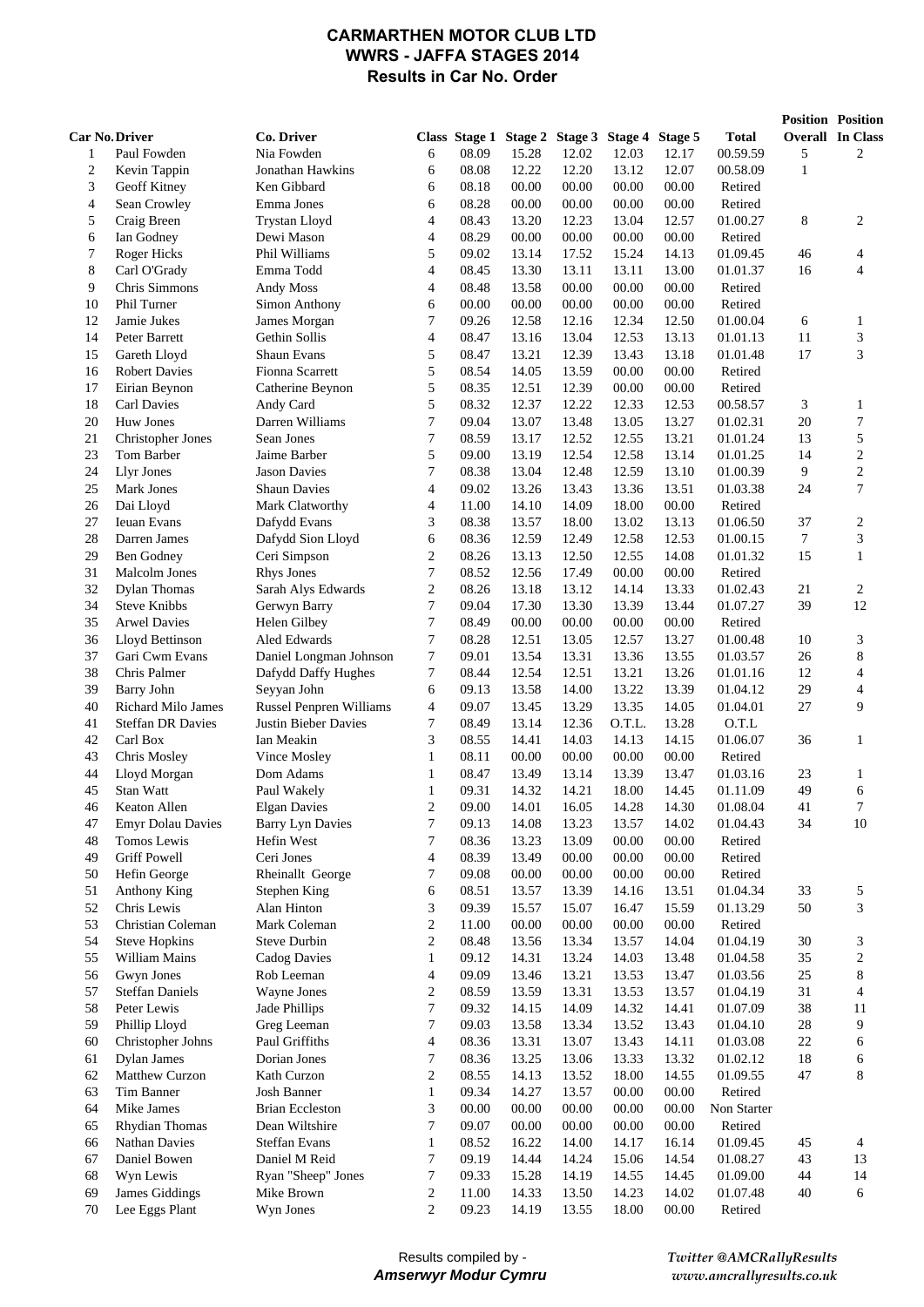### **CARMARTHEN MOTOR CLUB LTD WWRS - JAFFA STAGES 2014 Results in Car No. Order**

|    |                       |                     |       |                                               |       |       |       |              |                | <b>Position Position</b> |
|----|-----------------------|---------------------|-------|-----------------------------------------------|-------|-------|-------|--------------|----------------|--------------------------|
|    | <b>Car No. Driver</b> | Co. Driver          |       | Class Stage 1 Stage 2 Stage 3 Stage 4 Stage 5 |       |       |       | <b>Total</b> | <b>Overall</b> | <b>In Class</b>          |
|    | Jason Watkins         | Elspeth Zoe Watkins | 09.36 | 15.20                                         | 14.36 | 15.39 | 15.06 | 01.10.17     | 48             |                          |
| 72 | Gavin Edwards         | Caron Tomlinson     | 08.17 | 12.44                                         | 12.26 | 12.30 | 12.37 | 00.58.34     |                |                          |
| 73 | Mark Wright           | Paul Williams       | 08.37 | 13.09                                         | 12.35 | 12.40 | 12.51 | 00.59.52     | 4              |                          |
| 74 | Keegan Rees           | Mark Vaughan        | 09.04 | 13.45                                         | 17.02 | 13.59 | 14.27 | 01.08.17     | 42             | 3                        |
| 75 | Kristian Wright       | Nathan Wright       | 08.18 | 13.49                                         | 13.12 | 13.39 | 13.33 | 01.02.31     | 19             |                          |
| 76 | Les Skeet             | Theresa Fossey      | 08.46 | 14.15                                         | 13.26 | 13.57 | 14.02 | 01.04.26     | 32             |                          |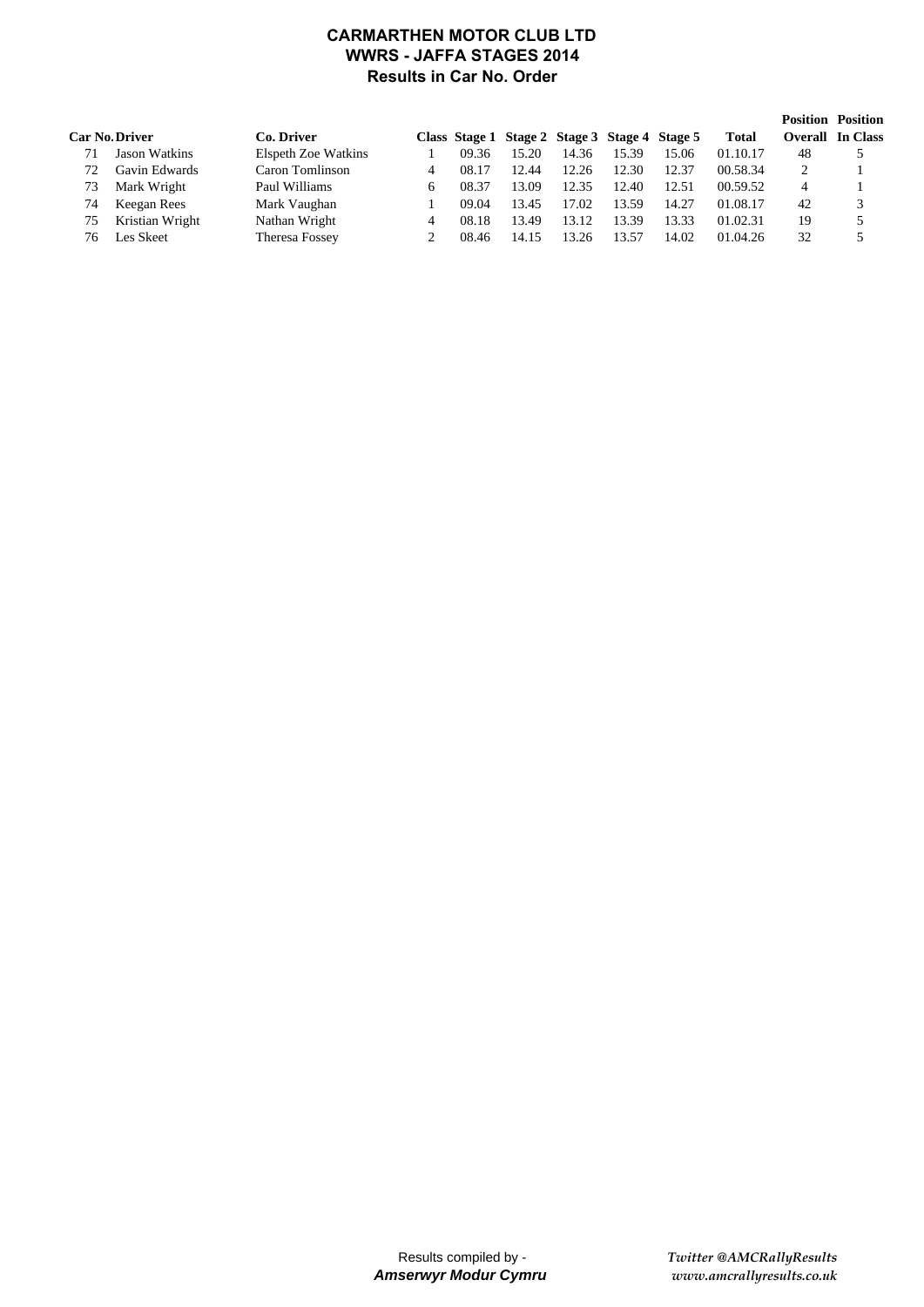# **CARMARTHEN MOTOR CLUB LTD WWRS - JAFFA STAGES 2014 Results in Class Order**

|                       |                                  |                               |                                              |                     |                    | <b>Position</b> | <b>Position In</b> |
|-----------------------|----------------------------------|-------------------------------|----------------------------------------------|---------------------|--------------------|-----------------|--------------------|
| <b>Car No. Driver</b> |                                  | Co. Driver                    | <b>Total</b><br><b>Class</b><br>Make & Model |                     | <b>Overall</b>     | <b>Class</b>    |                    |
| 44                    | Lloyd Morgan                     | Dom Adams                     | Nissan Micra                                 |                     | 01.03.16           | 23              |                    |
| $\overline{55}$       | <b>William Mains</b>             | <b>Cadog Davies</b>           | Vauxhall Nova                                | 1                   | 01.04.58           | $\overline{35}$ | $\overline{2}$     |
| 74                    | <b>Keegan Rees</b>               | Mark Vaughan                  | Nissan Micra                                 | 1                   | 01.08.17           | 42              | 3                  |
| 66                    | <b>Nathan Davies</b>             | <b>Steffan Evans</b>          | Vauxhall Nova                                | 1                   | 01.09.45           | 45              | $\overline{4}$     |
| 71                    | <b>Jason Watkins</b>             | Elspeth Zoe Watkins           | Peugeot 106                                  | 1                   | 01.10.17           | 48              | 5                  |
| 45                    | <b>Stan Watt</b>                 | Paul Wakely                   | Nissan Micra "Magical"                       | $\mathbf{1}$        | 01.11.09           | 49              | 6                  |
| 43                    | Chris Mosley                     | Vince Mosley                  | Davrian Dragon Mk8                           | $\mathbf{1}$        | Retired            |                 |                    |
| 63                    | Tim Banner                       | <b>Josh Banner</b>            | Peugeot 205 Rallye                           | 1                   | Retired            |                 |                    |
|                       |                                  |                               |                                              |                     |                    |                 |                    |
|                       |                                  |                               |                                              |                     |                    | <b>Position</b> | <b>Position In</b> |
| Car No. Driver        |                                  | Co. Driver                    | Make & Model                                 | <b>Class</b>        | <b>Total</b>       | Overall         | <b>Class</b>       |
| 29                    | <b>Ben Godney</b>                | Ceri Simpson                  | Peugeot 205 Rallye                           | $\overline{c}$      | 01.01.32           | 15              | 1                  |
| 32                    | <b>Dylan Thomas</b>              | Sarah Alys Edwards            | Peugeot 106 Gti                              | $\overline{c}$      | 01.02.43           | 21              | $\sqrt{2}$         |
| 54                    | <b>Steve Hopkins</b>             | <b>Steve Durbin</b>           | Vauxhall Nova                                | $\overline{2}$      | 01.04.19           | 30              | 3                  |
| 57                    | <b>Steffan Daniels</b>           | Wayne Jones                   | Peugeot 206                                  | $\overline{2}$      | 01.04.19           | $\overline{31}$ | $\overline{4}$     |
| 76                    | Les Skeet                        | <b>Theresa Fossey</b>         | Toyota Celica                                | $\overline{2}$      | 01.04.26           | 32              | 5                  |
| 69                    | <b>James Giddings</b>            | Mike Brown                    | Citroen <sub>C2</sub>                        | $\overline{2}$      | 01.07.48           | 40              | 6                  |
| 46                    | <b>Keaton Allen</b>              | <b>Elgan Davies</b>           | Peugeot 205 Gti                              | $\overline{2}$      | 01.08.04           | $\overline{41}$ | $\overline{7}$     |
| 62                    | <b>Matthew Curzon</b>            | <b>Kath Curzon</b>            | Peugeot 106                                  | $\overline{2}$      | 01.09.55           | 47              | 8                  |
| 53                    | Christian Coleman                | Mark Coleman                  | Peugeot 106 Rallye                           | $\overline{2}$      | Retired            |                 |                    |
| 70                    | Lee Eggs Plant                   | Wyn Jones                     | Peugeot 205 Gti                              | $\overline{2}$      | Retired            |                 |                    |
|                       |                                  |                               |                                              |                     |                    |                 |                    |
|                       |                                  |                               |                                              |                     |                    |                 |                    |
|                       |                                  |                               |                                              |                     |                    | <b>Position</b> | <b>Position In</b> |
| Car No. Driver        |                                  | Co. Driver                    | Make & Model                                 | <b>Class</b>        | <b>Total</b>       | <b>Overall</b>  | <b>Class</b>       |
| 42                    | Carl Box                         | Ian Meakin                    | Escort I                                     | 3                   | 01.06.07           | 36              | 1                  |
| 27                    | <b>Ieuan Evans</b>               | Dafydd Evans                  | Escort II                                    | 3                   | 01.06.50           | 37              | $\boldsymbol{2}$   |
| 52                    | Chris Lewis                      | Alan Hinton                   | Escort I                                     | 3                   | 01.13.29           | 50              | $\overline{3}$     |
| 64                    | <b>Mike James</b>                | <b>Brian Eccleston</b>        | Peugeot 205 Gti                              | 3                   | Non Starter        |                 |                    |
|                       |                                  |                               |                                              |                     |                    |                 |                    |
|                       |                                  |                               |                                              |                     |                    | <b>Position</b> | <b>Position In</b> |
| Car No. Driver        |                                  | <b>Co. Driver</b>             | Make & Model                                 | <b>Class</b>        | <b>Total</b>       | <b>Overall</b>  | <b>Class</b>       |
| 72                    | Gavin Edwards                    | <b>Caron Tomlinson</b>        | <b>Escort II</b>                             | 4                   | 00.58.34           | $\mathbf{2}$    | $\mathbf{1}$       |
| 5                     | Craig Breen                      | Trystan Lloyd                 | <b>Escort II</b>                             | $\overline{4}$      | 01.00.27           | $\overline{8}$  | $\sqrt{2}$         |
| 14                    | <b>Peter Barrett</b>             | Gethin Sollis                 | Escort II                                    | 4                   | 01.01.13           | 11              | $\overline{3}$     |
| 8                     | Carl O'Grady                     | Emma Todd                     | Nissan Sunny F2                              | 4                   | 01.01.37           | 16              | 4                  |
| 75                    | Kristian Wright                  | Nathan Wright                 | Peugeot 205                                  | $\overline{4}$      | 01.02.31           | 19              | $\overline{5}$     |
| 60                    | Christopher Johns                | Paul Griffiths                | Toyota Celica                                | 4                   | 01.03.08           | $22\,$          | 6                  |
| 25                    | <b>Mark Jones</b>                | <b>Shaun Davies</b>           | Escort II                                    | 4                   | 01.03.38           | 24              | 7                  |
| 56                    | Gwyn Jones                       | Rob Leeman                    | Seat Ibiza                                   | 4                   | 01.03.56           | 25              | 8                  |
| 40                    | Richard Milo James               | Russel Penpren Willia         | Honda Civic Type R                           | 4                   | 01.04.01           | 27              | 9                  |
| 6                     | Ian Godney                       | Dewi Mason                    | <b>VW Golf</b>                               | 4                   | Retired            |                 |                    |
| 9                     | Chris Simmons                    | Andy Moss                     | Darrian T90                                  | 4                   | Retired            |                 |                    |
| 26<br>49              | Dai Lloyd<br><b>Griff Powell</b> | Mark Clatworthy<br>Ceri Jones | Peugeot 205 Gti<br>VW Golf                   | 4<br>$\overline{4}$ | Retired<br>Retired |                 |                    |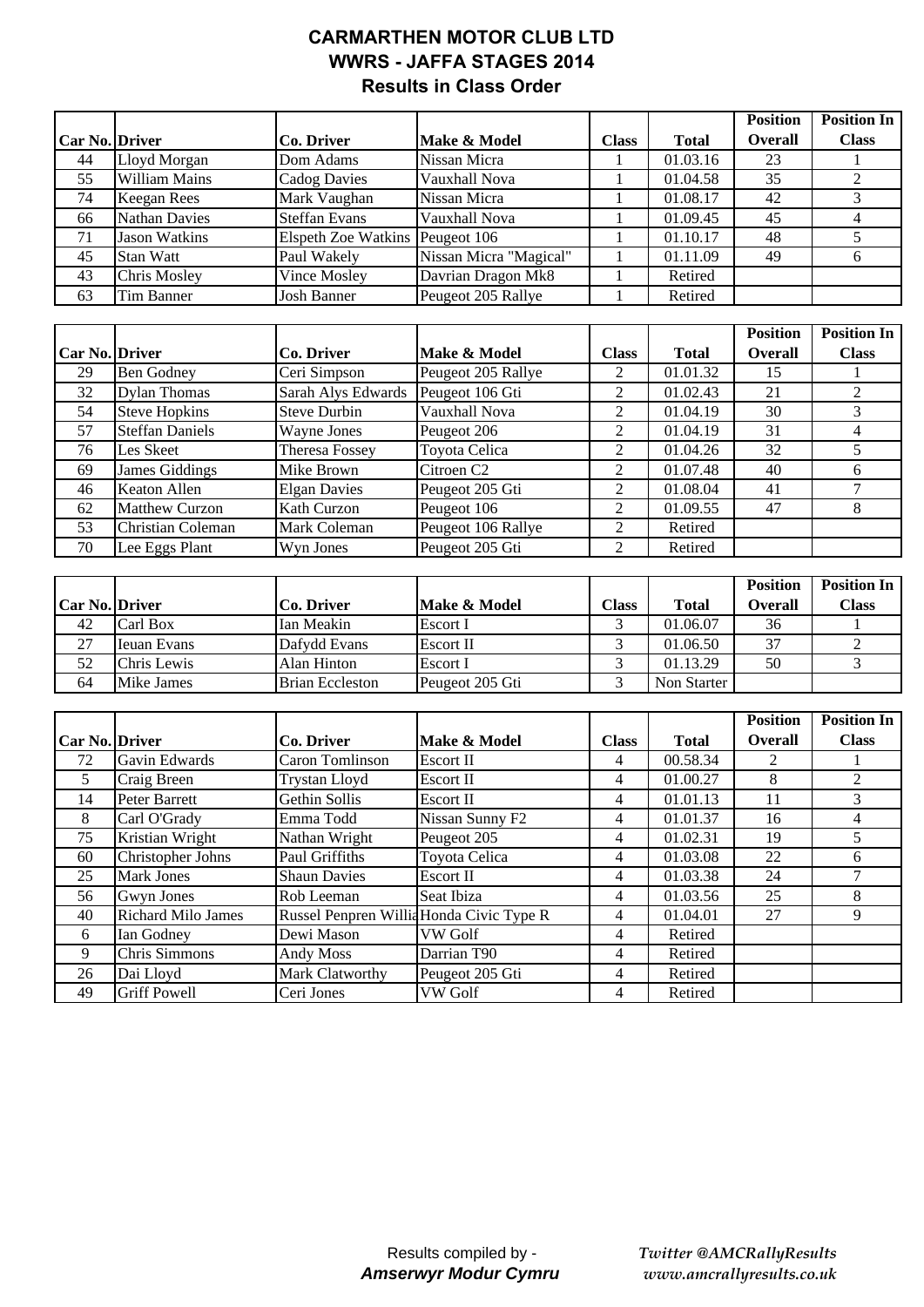# **CARMARTHEN MOTOR CLUB LTD WWRS - JAFFA STAGES 2014 Results in Class Order**

|                       |                      |                    |                     |       |              | <b>Position</b> | <b>Position In</b> |
|-----------------------|----------------------|--------------------|---------------------|-------|--------------|-----------------|--------------------|
| <b>Car No. Driver</b> |                      | Co. Driver         | Make & Model        | Class | <b>Total</b> | <b>Overall</b>  | <b>Class</b>       |
| 18                    | <b>Carl Davies</b>   | Andy Card          | <b>BMW</b> 3 series |       | 00.58.57     |                 |                    |
| 23                    | Tom Barber           | Jaime Barber       | <b>BMW</b> Compact  |       | 01.01.25     | 14              |                    |
| 15                    | Gareth Lloyd         | <b>Shaun Evans</b> | <b>Escort RS</b>    |       | 01.01.48     | 17              |                    |
|                       | <b>Roger Hicks</b>   | Phil Williams      | <b>Escort II</b>    |       | 01.09.45     | 46              |                    |
| 16                    | <b>Robert Davies</b> | Fionna Scarrett    | Escort II           |       | Retired      |                 |                    |
| 17                    | Eirian Bevnon        | Catherine Beynon   | Escort II           |       | Retired      |                 |                    |

|                       |                     |                      |                         |              |              | <b>Position</b> | <b>Position In</b> |
|-----------------------|---------------------|----------------------|-------------------------|--------------|--------------|-----------------|--------------------|
| <b>Car No. Driver</b> |                     | Co. Driver           | Make & Model            | <b>Class</b> | <b>Total</b> | <b>Overall</b>  | <b>Class</b>       |
| $\mathcal{L}$         | Kevin Tappin        | Jonathan Hawkins     | <b>Escort Cosworth</b>  | 6            | 00.58.09     |                 |                    |
| 73                    | Mark Wright         | Paul Williams        | Subaru Impreza          | 6            | 00.59.52     | 4               |                    |
|                       | Paul Fowden         | Nia Fowden           | Subaru Impreza          | 6            | 00.59.59     |                 |                    |
| 28                    | Darren James        | Dafydd Sion Lloyd    | Mitsibushi Lancer Evo 6 | 6            | 01.00.15     |                 |                    |
| 39                    | Barry John          | Seyyan John          | Subaru Impreza Sport    | 6            | 01.04.12     | 29              |                    |
| 51                    | Anthony King        | Stephen King         | Subaru Impreza          | 6            | 01.04.34     | 33              |                    |
| 3                     | <b>Geoff Kitney</b> | Ken Gibbard          | Mitsibushi Evo VI       | 6            | Retired      |                 |                    |
| $\overline{4}$        | Sean Crowley        | Emma Jones           | Mitsibushi              | 6            | Retired      |                 |                    |
| 10                    | <b>Phil Turner</b>  | <b>Simon Anthony</b> | Mitsibushi Evo IV       | 6            | Retired      |                 |                    |

|                |                          |                               |                       |              |              | <b>Position</b> | <b>Position In</b> |
|----------------|--------------------------|-------------------------------|-----------------------|--------------|--------------|-----------------|--------------------|
| Car No. Driver |                          | Co. Driver                    | Make & Model          | <b>Class</b> | <b>Total</b> | <b>Overall</b>  | <b>Class</b>       |
| 12             | Jamie Jukes              | James Morgan                  | Vauxhall Astra        | 7            | 01.00.04     | 6               |                    |
| 24             | <b>Llyr Jones</b>        | <b>Jason Davies</b>           | Subaru Impreza        | 7            | 01.00.39     | 9               | $\overline{2}$     |
| 36             | <b>Lloyd Bettinson</b>   | Aled Edwards                  | Peugeot 106 Rallye    | 7            | 01.00.48     | 10              | 3                  |
| 38             | Chris Palmer             | Dafydd Daffy Hughes Escort II |                       | 7            | 01.01.16     | 12              | 4                  |
| 21             | <b>Christopher Jones</b> | Sean Jones                    | Escort II             | 7            | 01.01.24     | 13              | 5                  |
| 61             | <b>Dylan James</b>       | Dorian Jones                  | Peugeot 206 Gti       | 7            | 01.02.12     | 18              | 6                  |
| 20             | <b>Huw Jones</b>         | Darren Williams               | Peugeot 206 Xsi       | 7            | 01.02.31     | 20              | 7                  |
| 37             | Gari Cwm Evans           | Daniel Longman John Escort    |                       | 7            | 01.03.57     | 26              | 8                  |
| 59             | Phillip Lloyd            | Greg Leeman                   | Peugeot 205 Gti       | 7            | 01.04.10     | 28              | 9                  |
| 47             | <b>Emyr Dolau Davies</b> | <b>Barry Lyn Davies</b>       | Escort II             | 7            | 01.04.43     | 34              | 10                 |
| 58             | Peter Lewis              | Jade Phillips                 | <b>Escort Mk6 RWD</b> | 7            | 01.07.09     | 38              | 11                 |
| 34             | <b>Steve Knibbs</b>      | Gerwyn Barry                  | Proton Satria         | 7            | 01.07.27     | 39              | 12                 |
| 67             | Daniel Bowen             | Daniel M Reid                 | Seat Ibiza Cupra Gti  | 7            | 01.08.27     | 43              | 13                 |
| 68             | Wyn Lewis                | Ryan "Sheep" Jones            | <b>Proton Compact</b> | 7            | 01.09.00     | 44              | 14                 |
| 41             | <b>Steffan DR Davies</b> | Justin Bieber Davies          | <b>Escort II</b>      | 7            | O.T.L        |                 |                    |
| 31             | <b>Malcolm Jones</b>     | <b>Rhys Jones</b>             | Peugeot 206 Gti 180   | 7            | Retired      |                 |                    |
| 35             | <b>Arwel Davies</b>      | Helen Gilbey                  | Peugeot 205 Mi16      | 7            | Retired      |                 |                    |
| 48             | Tomos Lewis              | Hefin West                    | Escort II             | 7            | Retired      |                 |                    |
| 50             | Hefin George             | Rheinallt George              | Fiesta                | 7            | Retired      |                 |                    |
| 65             | <b>Rhydian Thomas</b>    | Dean Wiltshire                | Peugeot 306           | 7            | Retired      |                 |                    |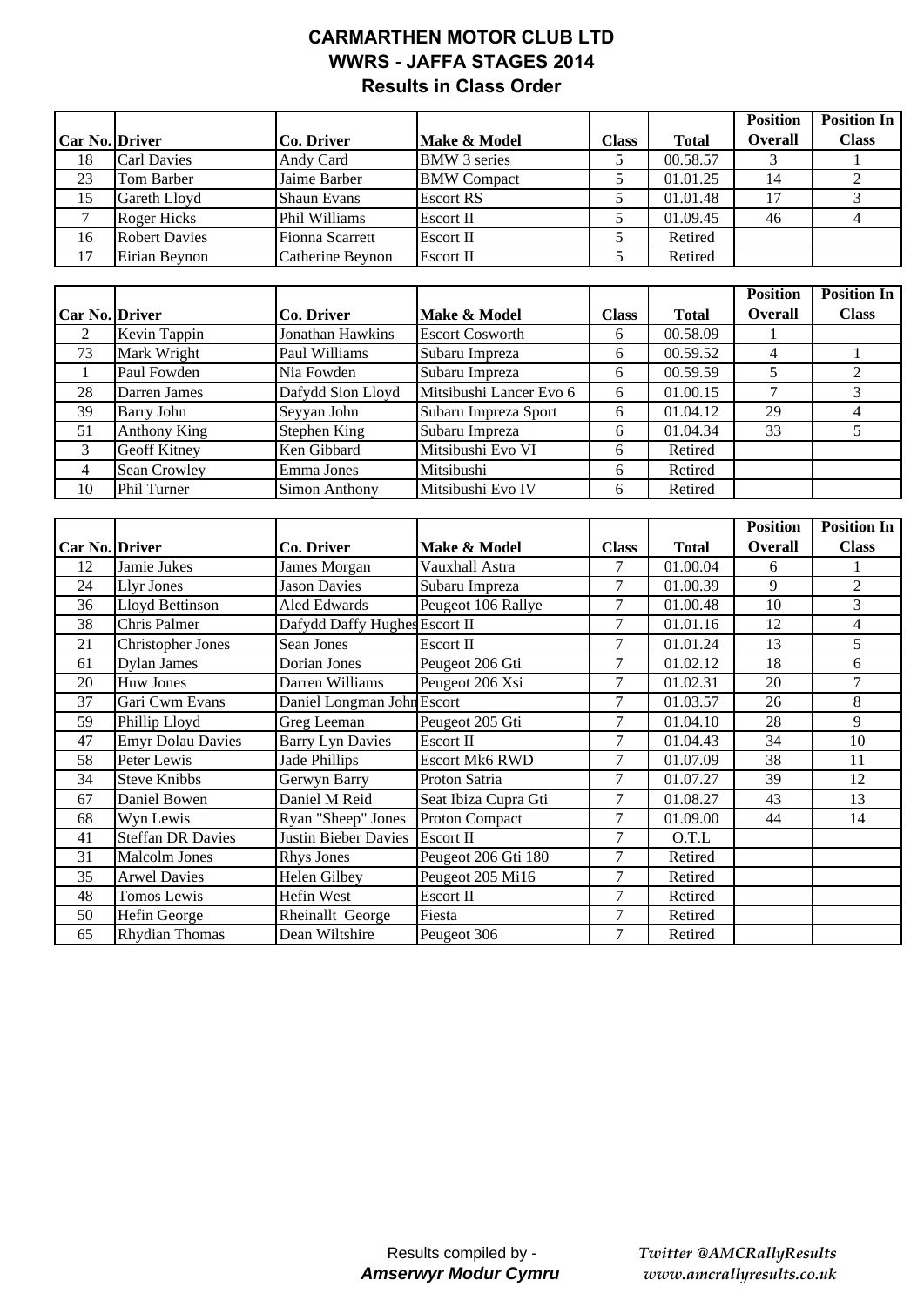# **CARMARTHEN MOTOR CLUB LTD WWRS - JAFFA STAGES 2014 Results in Stage Order**

| <b>Stage</b>            | Car            |         | Car              |                | Car            |         | Car              |                | Car              |         |
|-------------------------|----------------|---------|------------------|----------------|----------------|---------|------------------|----------------|------------------|---------|
| <b>Position</b>         | No.            | Stage 1 | No.              | <b>Stage 2</b> | No.            | Stage 3 | No.              | <b>Stage 4</b> | No.              | Stage 5 |
| $\mathbf{1}$            | $\sqrt{2}$     | 08.08   | $\boldsymbol{2}$ | 12.22          | $\mathbf{1}$   | 12.02   | $\mathbf{1}$     | 12.03          | $\boldsymbol{2}$ | 12.07   |
| $\sqrt{2}$              | $\mathbf{1}$   | 08.09   | 18               | 12.37          | 12             | 12.16   | 72               | 12.30          | $\mathbf{1}$     | 12.17   |
| $\overline{\mathbf{3}}$ | 43             | 08.11   | 72               | 12.44          | $\sqrt{2}$     | 12.20   | 18               | 12.33          | 72               | 12.37   |
| $\overline{4}$          | 72             | 08.17   | 17               | 12.51          | 18             | 12.22   | 12               | 12.34          | 12               | 12.50   |
| 5                       | $\mathfrak{Z}$ | 08.18   | 36               | 12.51          | $\mathfrak{S}$ | 12.23   | 73               | 12.40          | 73               | 12.51   |
| $\sqrt{6}$              | 75             | 08.18   | 38               | 12.54          | 72             | 12.26   | 14               | 12.53          | 18               | 12.53   |
| $\boldsymbol{7}$        | 29             | 08.26   | 31               | 12.56          | 73             | 12.35   | 29               | 12.55          | 28               | 12.53   |
| $\,8\,$                 | 32             | 08.26   | 12               | 12.58          | 41             | 12.36   | 21               | 12.55          | 5                | 12.57   |
| 9                       | $\overline{4}$ | 08.28   | 28               | 12.59          | 15             | 12.39   | 36               | 12.57          | 8                | 13.00   |
| 10                      | 36             | 08.28   | 24               | 13.04          | 17             | 12.39   | $28\,$           | 12.58          | 24               | 13.10   |
| 11                      | 6              | 08.29   | 20               | 13.07          | 24             | 12.48   | 23               | 12.58          | 14               | 13.13   |
| 12                      | 18             | 08.32   | 73               | 13.09          | $28\,$         | 12.49   | 24               | 12.59          | 27               | 13.13   |
| 13                      | 17             | 08.35   | 29               | 13.13          | 29             | 12.50   | 27               | 13.02          | 23               | 13.14   |
| 14                      | 28             | 08.36   | 41               | 13.14          | 38             | 12.51   | $\mathfrak s$    | 13.04          | 15               | 13.18   |
| 15                      | 48             | 08.36   | $\tau$           | 13.14          | 21             | 12.52   | 20               | 13.05          | 21               | 13.21   |
| 16                      | 60             | 08.36   | 14               | 13.16          | 23             | 12.54   | $8\,$            | 13.11          | 38               | 13.26   |
| 17                      | 61             | 08.36   | 21               | 13.17          | 14             | 13.04   | $\boldsymbol{2}$ | 13.12          | 36               | 13.27   |
| 18                      | 73             | 08.37   | 32               | 13.18          | 36             | 13.05   | 38               | 13.21          | $20\,$           | 13.27   |
| 19                      | 24             | 08.38   | 23               | 13.19          | 61             | 13.06   | 39               | 13.22          | 41               | 13.28   |
| 20                      | 27             | 08.38   | $\mathfrak s$    | 13.20          | 60             | 13.07   | 61               | 13.33          | 61               | 13.32   |
| 21                      | 49             | 08.39   | 15               | 13.21          | 48             | 13.09   | 40               | 13.35          | 75               | 13.33   |
| 22                      | 5              | 08.43   | 48               | 13.23          | $8\,$          | 13.11   | 25               | 13.36          | 32               | 13.33   |
| 23                      | 38             | 08.44   | 61               | 13.25          | 32             | 13.12   | 37               | 13.36          | 39               | 13.39   |
| 24                      | $8\,$          | 08.45   | 25               | 13.26          | 75             | 13.12   | 75               | 13.39          | 59               | 13.43   |
| 25                      | 76             | 08.46   | $\,8\,$          | 13.30          | 44             | 13.14   | 44               | 13.39          | 34               | 13.44   |
| $26\,$                  | 14             | 08.47   | 60               | 13.31          | 56             | 13.21   | 34               | 13.39          | 44               | 13.47   |
| $27\,$                  | 15             | 08.47   | 40               | 13.45          | 47             | 13.23   | 15               | 13.43          | 56               | 13.47   |
| 28                      | 44             | 08.47   | 74               | 13.45          | 55             | 13.24   | 60               | 13.43          | 55               | 13.48   |
| 29                      | 9              | 08.48   | 56               | 13.46          | 76             | 13.26   | 59               | 13.52          | 25               | 13.51   |
| 30                      | 54             | 08.48   | 75               | 13.49          | 40             | 13.29   | 56               | 13.53          | 51               | 13.51   |
| 31                      | 35             | 08.49   | 44               | 13.49          | 34             | 13.30   | 57               | 13.53          | 37               | 13.55   |
| 32                      | 41             | 08.49   | 49               | 13.49          | 37             | 13.31   | 54               | 13.57          | 57               | 13.57   |
| 33                      | 51             | 08.51   | 37               | 13.54          | 57             | 13.31   | 76               | 13.57          | 76               | 14.02   |
| 34                      | 31             | 08.52   | 54               | 13.56          | 54             | 13.34   | 47               | 13.57          | 47               | 14.02   |
| 35                      | 66             | 08.52   | 51               | 13.57          | 59             | 13.34   | 74               | 13.59          | 69               | 14.02   |
| 36                      | 16             | 08.54   | $27\,$           | 13.57          | 51             | 13.39   | 55               | 14.03          | 54               | 14.04   |
| 37                      | 42             | 08.55   | 59               | 13.58          | 25             | 13.43   | 42               | 14.13          | 40               | 14.05   |
| 38                      | 62             | 08.55   | 39               | 13.58          | $20\,$         | 13.48   | 32               | 14.14          | 29               | 14.08   |
| 39                      | 21             | 08.59   | 9                | 13.58          | 69             | 13.50   | 51               | 14.16          | 60               | 14.11   |
| 40                      | 57             | 08.59   | 57               | 13.59          | 62             | 13.52   | 66               | 14.17          | $\tau$           | 14.13   |
| 41                      | 23             | 09.00   | 46               | 14.01          | $70\,$         | 13.55   | 69               | 14.23          | 42               | 14.15   |
| 42                      | 46             | 09.00   | 16               | 14.05          | 63             | 13.57   | $46\,$           | 14.28          | 74               | 14.27   |
| 43                      | 37             | 09.01   | 47               | 14.08          | 16             | 13.59   | 58               | 14.32          | 46               | 14.30   |
| 44                      | 7              | 09.02   | 26               | 14.10          | 39             | 14.00   | 68               | 14.55          | 58               | 14.41   |
| 45                      | 25             | 09.02   | 62               | 14.13          | 66             | 14.00   | 67               | 15.06          | 68               | 14.45   |